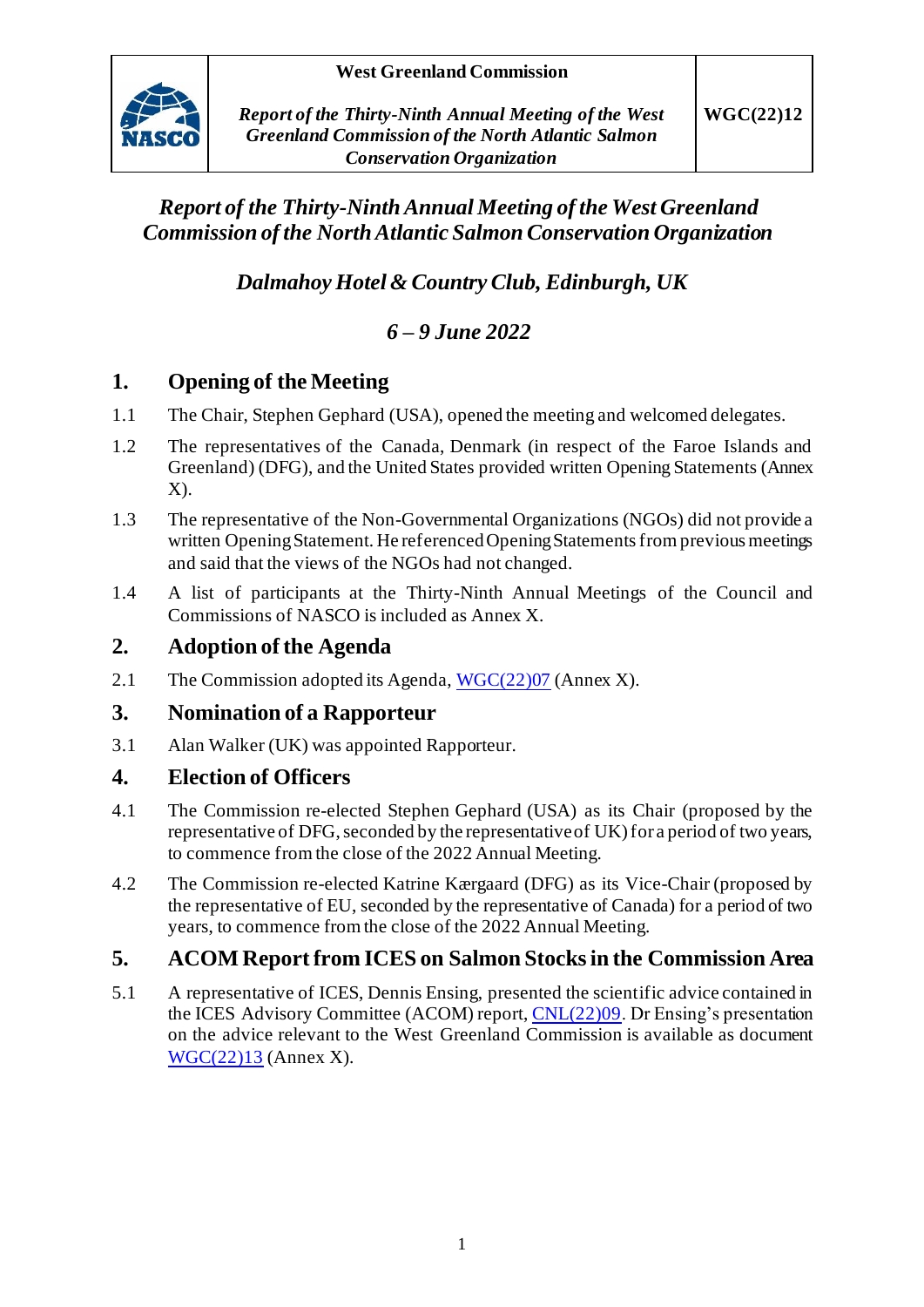### **6. Report of the Inter-Sessional Meetings of the West Greenland Commission**

- 6.1 The Chair noted that in 2021 the West Greenland Commission agreed a one year 'Interim Regulatory Measure for Fishing for Atlantic Salmon at West Greenland in 2021', [WGC\(21\)18](https://nasco.int/wp-content/uploads/2021/06/WGC2118_Interim-Regulatory-Measure-for-Fishing-for-Atlantic-Salmon-at-West-Greenland-in-2021-1.pdf). Therefore, discussions on a new regulatory measure to apply to the fishery from 2022 took place inter-sessionally. The Chair advised that there had been three inter-sessional meetings of the Commission since the 2021 Annual Meeting. In December 2021 (WGC $(21)$ ) and April 2022 (WGC $(22)$ 04) the Commission considered the West Greenland Atlantic salmon fishery in 2021 and the progress made in implementing the interim regulatory measure. Additionally, as agreed at the April Inter-Sessional Meeting, a number of meetings of the Commission's Heads of Delegations had taken place in May. The Heads of Delegations had considered a Draft Regulatory Measure submitted to them by DFG.
- 6.2 The Chair introduced the process followed during the June Inter-Sessional Meeting (WGC(22)06), where two Working Groups had been tasked to (i) conduct a retrospective analysis of the catch data to examine the percentage catch reported that would have achieved a 100% TAC uptake after all catch reports had been recorded, and (ii) a further discussion of the draft Regulatory Measure text. The Chair had tabled the revised draft Regulatory Measure paper, noting that there were several sectionsthat had explicitly not been agreed, but also that whole document remained a draft.
- 6.3 The two Working Groups reported to the Commission on the progress made. The 'Data Working Group' noted that they were making progress but were unable to finalise their task. They agreed to continue their efforts after the inter-sessional meeting and agreed to report back to the Commission during the Annual Meeting. The Chair provided an overview of the progress made by the 'Text Working Group'. The Commission discussed many of the suggested edits, and edits were accepted as appropriate. A number of issues still remained, and the Chair agreed to finalise the draft document and use the draft as a starting point for continued discussions on the regulatory measure during the Annual Meeting of the Commission.

### **7. Mixed-Stock Fisheries Conducted by Members of the Commission**

- 7.1 The Chair noted that under the Council's 'Action Plan for taking forward the recommendations of the External Performance Review and the review of the 'Next Steps' for NASCO', [CNL\(13\)38,](https://nasco.int/wp-content/uploads/2020/02/CNL_13_38.pdf) it was agreed that there should be an Agenda item in each of the Commissions to allow for a focus on mixed-stock fisheries.
- 7.2 The Chair referred the Commission to the papers submitted by Canada [\(NAC\(22\)03\)](https://nasco.int/wp-content/uploads/2022/05/NAC2203_Labrador-Subsistence-Food-Fisheries-%E2%80%93-Mixed-Stock-Fisheries-Context.pdf), the European Union  $(NEA(22)07)$  $(NEA(22)07)$  and the UK  $(NEA(22)06)$  $(NEA(22)06)$ . These provided a description of the MSFs still operating in their jurisdictions, the most recent catch data, any updates to the Implementation Plans (IPs) relating to MSFs and any changes or developments in the management of MSFs in the IP period to implement NASCO's agreements. The United States did not report as there are no directed wild Atlantic salmon fisheries in the United States. The Commission welcomed these reports.

#### **8. Regulatory Measures**

- 8.1 The Commission considered the Revised Proposed Draft Regulatory Measure for Fishing for Atlantic Salmon at West Greenland (Tabled by the Chair), WGC(22)05rev.
- 8.2 The Chair invited a representative of the 'Data Working Group' to present their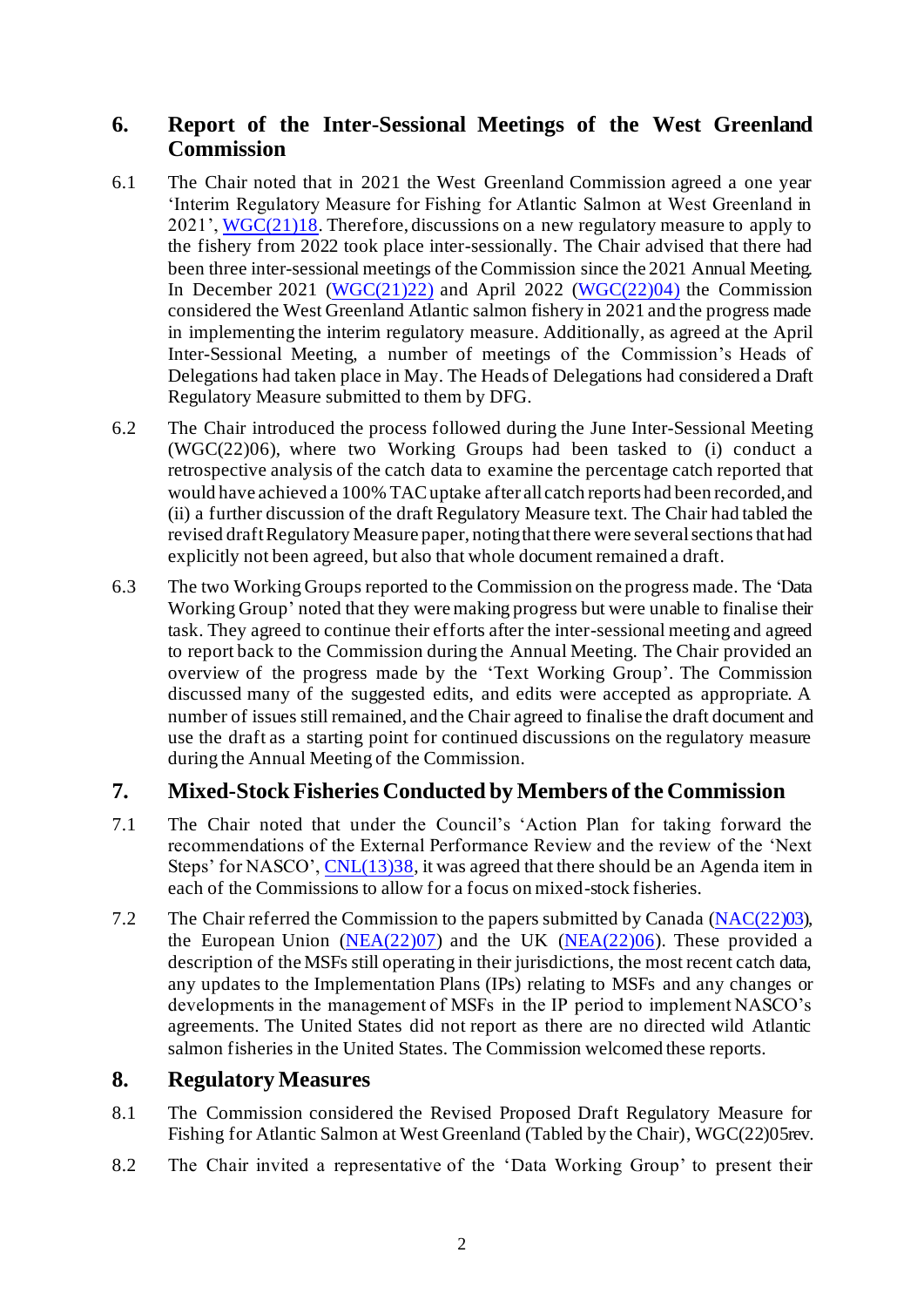findings. The presentation is annexed to this report but summarised as follows. (Please note that some values included in the presentation were revised slightly by the Data Working Group after the presentation. The preliminary values as presented are noted below, whereas the final values are provided in the Working Group's presentation (Annex XX)).

- 8.3 The task was to conduct a retrospective analysis of the 2018-2021 fishery data to determine what level of percentage TAC uptake would have triggered a fishery closure that resulted in the final catch matching the TAC, given reporting delays by fishers and data entry and processing delays. Data from the 2018 fishery were not readily available. The data for the 2019-2021 fisheries consisted of catch weight, catch date, registration date, license type (professional, private), management area (West Greenland in 2019, 2020; Northwest and Southwest Greenland in 2021) and TAC (whole area for 2019, 2020; separate for fishing type / management areas in 2021). Data for the Kapissillit river and for East Greenland were excluded from the analysis.
- 8.4 The analytical process was demonstrated using data from the 2021 Southwest professional fisherysegment. Catch date is when the fish is caught, but registration date is when the catch is entered into the official database. The catch date and registration date often differ because the submitted catch data are often delayed given data reporting and data entry processes and therefore lag behind the actual catch date by a varying number of days. According to the catch data, the TAC was reached on 8 September. As it was assumed that fishery closure notification would need to be posted three days prior to the targeted closure date, the 100% TAC date was backdated by three days to identify the date when the fishery closure would need to be announced. The registered catch as a percentage of TAC on 5 September was 58% (hereafter the 'trigger percentage'). According to the data, if the fishery closure was initiated on 5 September the total harvest for that fishery would have been approximately 100% of the TAC.
- 8.5 This process was followed for the available years, fishing types and management areas. The trigger percentages were as follows:  $2019 - 54\%$ ,  $2020 - 6\%$ ,  $2021$ : NW professional 13%, NW recreational 100%, SW professional 56%, SW recreational 60%. The average of the four percentages in 2021 57%, whereas the average weighted by TAC was 50%. The overall (2019-2021) average was 39%, and 41% when weighted by TAC.
- 8.6 Several caveats to the analysis were recognised: (i) the data were only for three fishery years, within which time period there were two different management approaches; (ii) these historic, best available data are indicative but cannot be guaranteed to indicate the future dynamics. The addition of data in the future should improve the predictive power of such analyses; (iii) the analysis was based on the fishery catching 100% of the TAC and therefore the analysis identified the day after 100% was reached as the basis for determining the trigger percentage, but another percentage could be used; (iv) a different closure notification period could be applied; and (v) minor data issues were recognised, that could be resolved with more time, but were not considered to have a material effect on the overall message.
- 8.7 The presentation concluded with an illustration of scenario testing for applying the various trigger percentages to the 2021 catch data series. The lowest trigger percentage of 16% might have yielded in a total TAC uptake of 58%; the highest trigger percentage of 81% might have yielded in an uptake of 145%; the 48% trigger percentage based on the weighted average might have led to an uptake of 114%. The Chair invited questions on the analytical approach.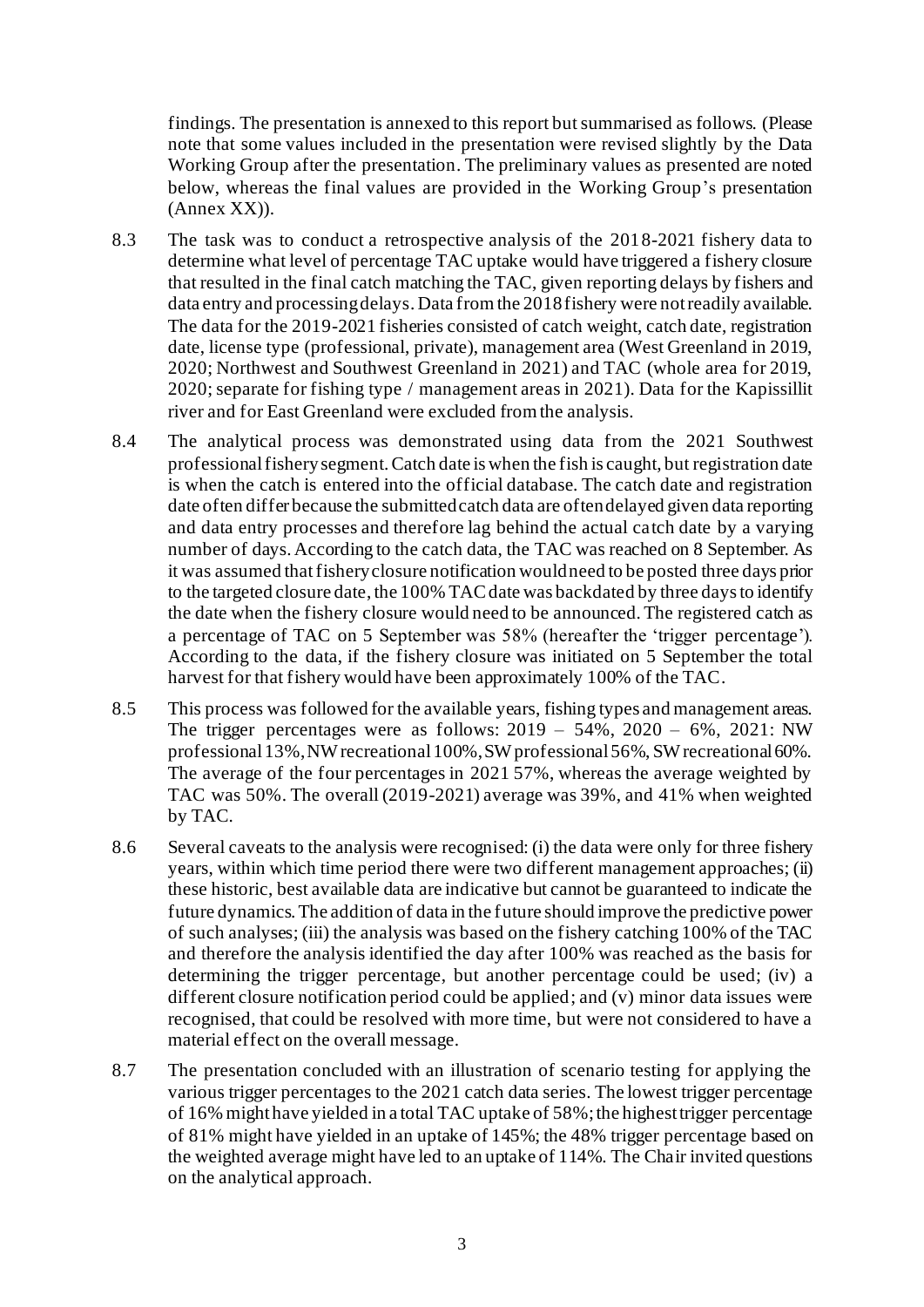- 8.8 The representative of the NGOs sought clarification on how the catch registration date was taken into account, noting that this would be the information that DFG would use as the basis for their management decision. The representative of the Data Working Group clarified that the trigger percentages presented were based on the catch registration dates.
- 8.9 The representative of the NGOs asked that the presentation could be revised so the terms used were consistent with those used by DFG, specifically to replace 'commercial' with 'professional'.
- 8.10 The representative of DFG thanked the Data Working Group for their efforts and noted that the presentation provided a good visual illustration of how difficult it was to manage the fishery to achieve a final catch exactly meeting the TAC. She noted that DFG would continue to learn from these data and analyses and hoped that at the end of the five-year Management Plan, the fishery reporting and management would be better at closing the fishery at the right time. However, she noted that a sunny weekend could change everything.
- 8.11 The representative of the United States reflected that from her recollection, several members around the table considered that the 90% upper limit in an earlier version of the draft regulatory measure was too high and noted that the values presented confirmed that view, even when taking account of the variability in trigger percentages. She suggested the Commission might consider whether to aim to develop a single trigger percentage for the entire fishery, or separate trigger percentages per fishery type / management area. She proposed the use of separate trigger percentagesin the first year, as these would be the most precautionary.The trigger percentage developed by the Data Working Group should be used as an upper limit in the implementation of the regulatory measure.
- 8.12 The representative of the UK noted that the presentation was very insightful. Responding to the question from the representative of the United States, she suggested that DFG might wish to clarify that it was comfortable with using a trigger percentage as a reference point for closing the fishery.
- 8.13 The representative of DFG reminded the Commission that Greenland was not willing to include a payback clause in the regulatory measure and so the trigger percentage was their proposed way forward, unless other members of the Commission had any alternative suggestions.
- 8.14 The representative of Canada recognised that the work had been very valuable in allowing the discussions of the Commission to proceed based on real data rather than on speculation, and that Canada was in favour of proceeding with this approach.
- 8.15 The representative of Canada cautioned that the members of the Commission should not lose sight of the three key quantitative elements of the negotiation, those being the weight of the TAC, the trigger percentage(s) and the time period of a new regulatory measure.
- 8.16 The representative of Canada referred back to the scenario testing slide in the Data Working Group presentation and observed that although the weighted average trigger of 48% might have led to an overharvest in the region of 114%, he proposed that the trigger percentage should be around this level.
- 8.17 The representative of the UK supported Canada, noting that the analyses suggested a relatively low figure would be necessary to give confidence of no overharvest.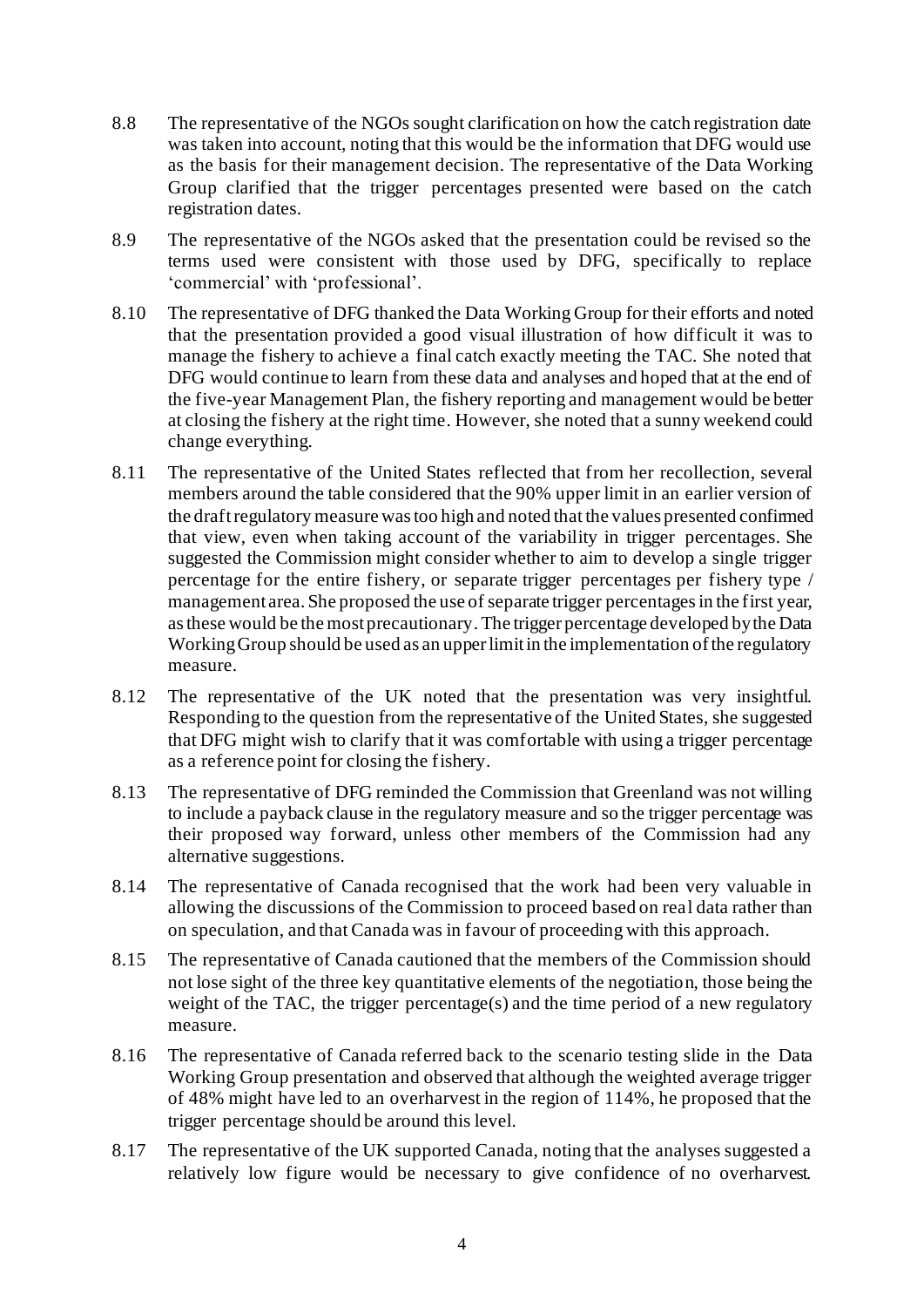Responding to the proposal from the United States for fishing type / management area specific trigger percentages, she asked whether DFG had a preference.

- 8.18 The representative of DFG expressed their preference for an overall trigger percentage with some flexibility. She noted that the management responsibility remains with the Government of Greenland, and that separate trigger percentages might be viewed by some as micromanagement that would not be well received in Greenland. She also noted their need for flexibility to allow for variable conditions affecting the fishery, such as weather conditions.
- 8.19 The representative of the EU noted that recognising the variability in the results of the scenario testing, a trigger percentage of around 50% seemed reasonable. He supported DFG in wishing to avoid micromanagement. The representative of the UK expressed the same position as Canada.
- 8.20 The representative of the United States recognised progress had been made by the Commission last year to support a TAC for a single year, with the agreement that it should not be greater than 27 tonnes. However, she noted that the TAC and trigger percentage are inter-related, and as such, the position of the United States on the size of the TAC is dependent on the trigger percentage agreed. The representative of the EU agreed the two numbers were inter-related but stated that they could accept 27 tonnes but this could be related to the trigger percentage to provide confidence to the Commission members.
- 8.21 The representative of DFG stated that, as last year, the minimum possible TAC acceptable to Greenland was for 27 tonnes for the West Greenland fishery, plus three tonnes for the East Greenland fishery. The total of 30 tonnes is considered by Greenland as the minimum acceptable for its subsistence fishery providing food for people across Greenland.
- 8.22 During extensive discussions, agreement was reached on important aspects of the regulatory measure: specifically, a Total Allowable Catch of no more than 27 tonnes; that there would be a multi-year measure; and, that in the first year (i.e. 2022) the fishery at West Greenland would be closed when the registered catch reached no more than 49% of the overall TAC.
- 8.23 During discussions on paragraph 5 of the regulatory measure, the representative of Canada asked the representative of DFG to explain how they interpreted this paragraph by explaining how this would be actioned by DFG during the fishing season. The representative of DFG explained that the governance process for creation of public announcements for closure of the fisheries had been changed in order to allow for faster closure of the fishery. The closure percentage for each component of the fishery would be estimated pre-season for each management area and further adjusted according to relevant parameters such as weather forecast, observed and expected reporting lag, etc.
- 8.24 The representative of Canada sought further clarification regarding paragraph 5 of the regulatory measure on how DFG would consult with Commission members when the closure percentage was under consideration for adjustment. The representative of DFG responded by clarifying that the data would be presented in the annual report on the fishery, to be reviewed by the Commission, and based on that review, discussions on the percentage could take place.
- 8.25 The Commission agreed to adopt the Multi-Annual Regulatory Measure for Fishing for Atlantic Salmon at West Greenland[, WGC\(22\)10](https://nasco.int/wp-content/uploads/2022/06/WGC2210_Multi-Annual-Regulatory-Measure-for-Fishing-for-Atlantic-Salmon-at-West-Greenland.pdf).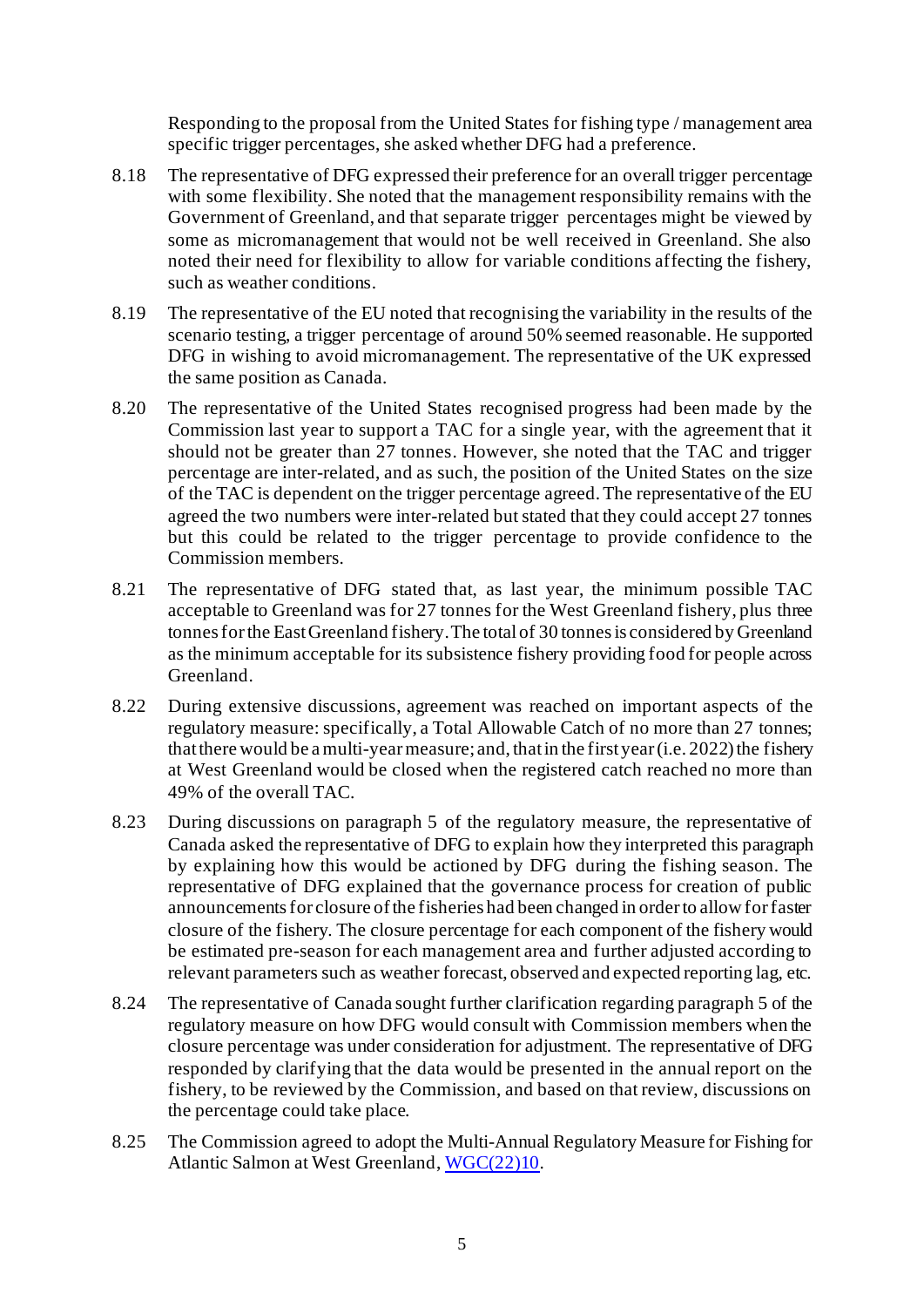### **9. Frequency of Reporting on the West Greenland Salmon Fishery**

9.1 The Chair noted that DFG had requested that the West Greenland Commission consider their proposal for a reduction in the number of reports it submits to the Commission each year. In a letter to the Commission[, WGC\(21\)06](https://nasco.int/wp-content/uploads/2021/03/WGC2106_Request-from-Denmark-in-respect-of-the-Faroe-Islands-and-Greenland-for-a-Supplementary-Item-for-the-West-Greenland-Commission-Agenda.pdf), DFG stated:

> *'… one single report that covers all relevant issues would reduce not only the burden on Greenland but also on the West Greenland Commission and it would ensure stronger reporting for discussion at the West Greenland Commission meetings*.'

- 9.2 The representative of DFG noted the efforts implemented to manage the fishery, and that there was a management plan in place for five years. She therefore asked the Commission to agree to a single comprehensive report per year.
- 9.3 The representative of the UK supported the use of a single report but requested clarification on the timing of the delivery of this report.
- 9.4 The representative of the DFG proposed to continue the February report schedule as in recent years.
- 9.5 The representative of the United States supported DFG's proposal, providing that DFG would inform the Commission of any proposed changes in its regulation of the fishery.
- 9.6 The Commission agreed that DFG would provide the Commission with an Annual Report, scheduled in February as per recent practice.

#### **10. Sampling in the West Greenland Fishery**

- 10.1 The Chair noted that the members of the West Greenland Commission had worked cooperatively over the past five decades to collect biological data on Atlantic salmon harvested at West Greenland. These data provide critical inputs to the stock assessments conducted annually by the ICES Working Group on North Atlantic Salmon.
- 10.2 A representative of the United States, Tim Sheehan, provided details on the West Greenland Fishery Sampling Programme in 2020 and 2021.
- 10.3 The representative of DFG noted that 67 citizens provided samples in 2021 from the West Greenland fishery. She noted that DFG planned to provide additional support to citizen sampling in 2022, for example including a prize or incentive scheme.
- 10.4 The representative of the NGOs asked whether the salmon captured during the satellite tracking study would be included in the sampling database. Mr Sheehan explained that this was not done yet, because these fish are not from the West Greenland Fishery per se. However, this would be considered by the ICES Working Group on North Atlantic Salmon (WGNAS) for inclusion in the report provided in 2023.
- 10.5 Tim Sheehan introduced the 'Draft Statement of Co-operation on the West Greenland Fishery Sampling Programme for 2022', WGC(22)08.
- 10.6 The Commission agreed to adopt a 'Statement of Co-operation on the West Greenland Fishery Sampling Programme for 2022', WGC(22)11 (Annex X).

#### **11. Announcement of the Tag Return Incentive Scheme Prize**

11.1 The Chair announced that the winner of the West Greenland Commission £1,000 prize in the NASCO Tag Return Incentive Scheme was Isboseth Jensen from Qaqortoq, Greenland.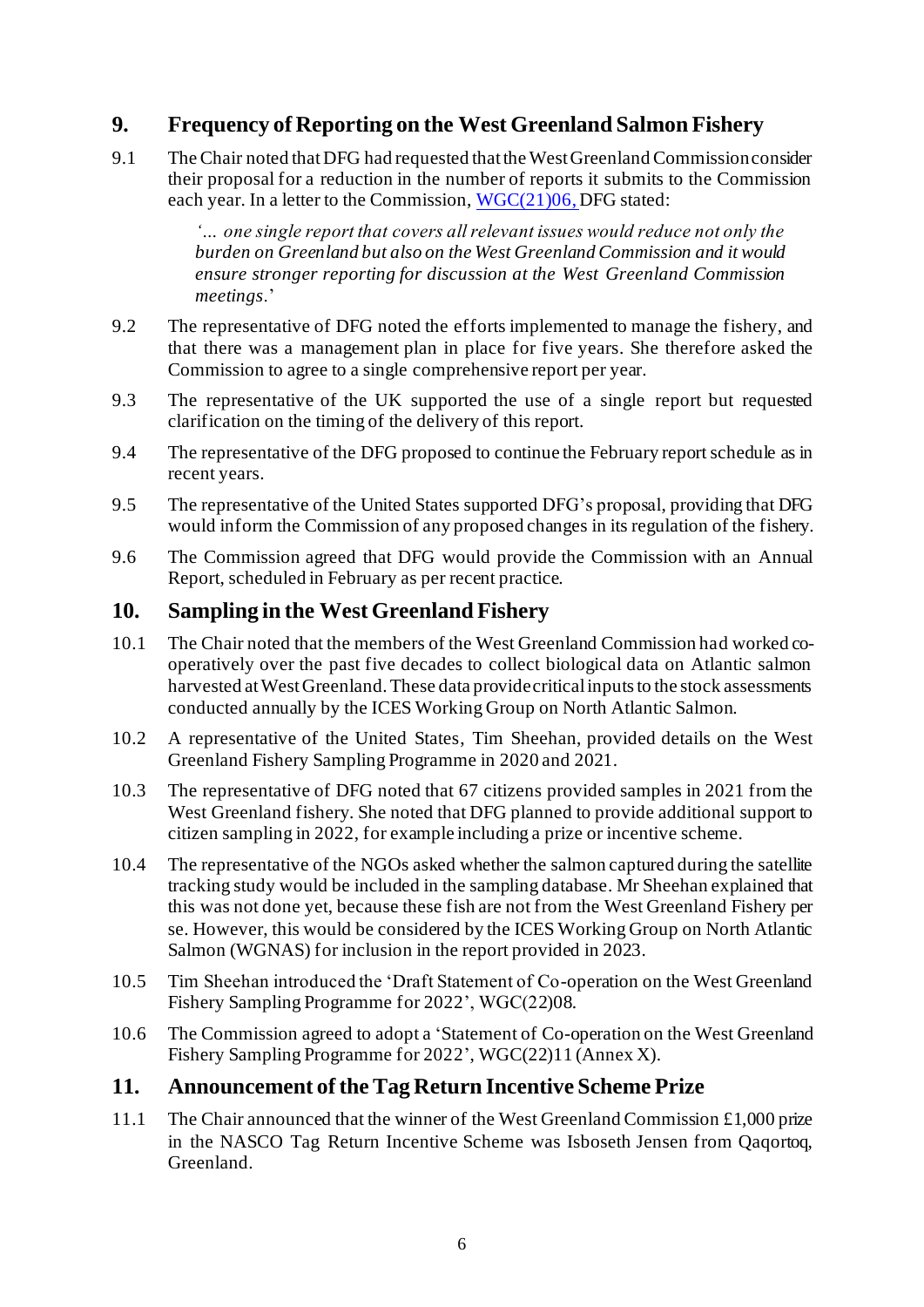11.2 The tag was placed on a wild adult female salmon returning to the Margaree River (Nova Scotia, Canada) in 2021. The fish was captured as broodstock and spawned by the Nova Scotia Department of Fisheries and Aquaculture and externally marked with a light blue Carlin tag as part of the Fisheries and Oceans Canada (DFO) assessment programme for Atlantic salmon in the Margaree River. The tag was recaptured in the Qaqortoq region, the whole weight was estimated as 4.5 kg. The tag was provided directly to the Greenland Institute of Natural Resources by the fisher.

#### **12. Recommendations to the Council on the Request to ICES for Scientific Advice**

12.1 The Commission agreed to defer the decision on the Request to ICES for Scientific Advice to the Council.

#### **13. Other Business**

13.1 The representative of the United States provided a closing statement, as follows:

*'Mr. Chair, Madam Secretary, Distinguished Delegates, Observers, Ladies and Gentlemen:*

*We would like to take this opportunity to express our deep appreciation to the members of the West Greenland Commission for their spirit of cooperation in finding a way forward on a multi-annual regulatory measure this year. It has been a difficult road to get to this point, but the United States is satisfied with the result. The cooperation and openness shown by all over the last days and weeks led us to find innovative approaches that helped us bridge our differences with regard to the management of the fishery. Kudos, in particular, go to the ad hoc Data Working Group. Without their hard work to find a science-based approach to support informed decision-making, we would not be where we are. From our perspective, the commitment of all the members to find a solution has been clearly on display and has been supported immeasurably by the fact that we have finally been able to work together in person. We look forward to seeing how the very creative approaches taken in this multilateral management measure will work in practice.*

*Thank you, Mr. Chair.'*

- 13.2 The representative of the UK supported the closing statement from the United States and appreciated the spirit of the negotiations. The representatives of the EU, Canada and DFG similarly supported the statement.
- 13.3 The representative of the NGO provided a closing statement.

*'The NGOs wish to thank the Commission for allowing our participation in mostly open deliberations, both within the intersessional and annual meetings of this Commission. We are however disappointed that the level of quota agreed*  is the same as in the previous year, considering the precarious state of many of *the salmon stocks in North America and Southern Europe that contribute to this fishery. We also felt that quota reduction to a much lower number was warranted as a result of the overages of quota that occurred during the past four years.*

*We welcome the new closure mechanism introduced in the agreed regulatory measure that should lead to better quota control and are anxious to review the results, as soon as possible, after the fishery closes in the fall of 2022.'*